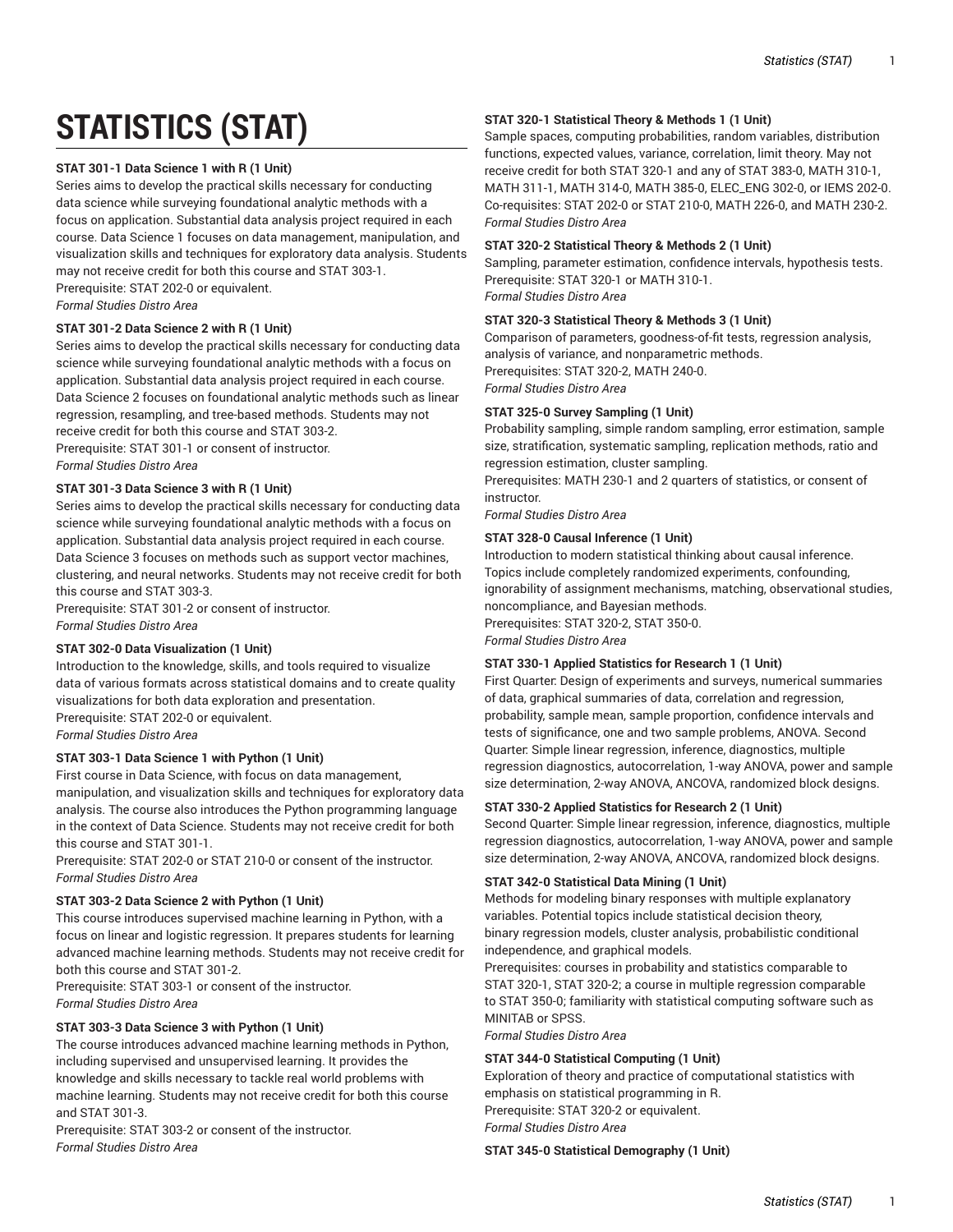Introduction to statistical theory of demographic rates (births, deaths, migration) in multistate setting; statistical models underlying formal demography; analysis of error in demographic forecasting. Prerequisite: STAT 350-0, MATH 240-0, or equivalent. *Formal Studies Distro Area*

## **STAT 348-0 Applied Multivariate Analysis (1 Unit)**

Statistical methods for describing and analyzing multivariate data. Principal component analysis, factor analysis, canonical correlation, clustering. Emphasis on statistical and geometric motivation, practical application, and interpretation of results. Prerequisites: STAT 320-2, MATH 240-0. *Formal Studies Distro Area*

## **STAT 350-0 Regression Analysis (1 Unit)**

Simple linear regression and correlation, multiple regression, residual analysis, selection of subsets of variables, multi-collinearity and shrinkage estimation, nonlinear regression. Prerequisite or corequisite: STAT 320-2.

*Formal Studies Distro Area*

## **STAT 351-0 Design and Analysis of Experiments (1 Unit)**

Methods of designing experiments and analyzing data obtained from them: one-way and two-way layouts, incomplete block designs, factorial designs, random effects, split-plot and nested designs. Prerequisite: STAT 320-1 or equivalent.

*Formal Studies Distro Area*

## **STAT 352-0 Nonparametric Statistical Methods (1 Unit)**

Survey of nonparametric methods, with emphasis on understanding their application. Estimation of a distribution function, density estimation, and nonparametric regression.

Prerequisite: STAT 350-0.

*Formal Studies Distro Area*

#### **STAT 353-0 Advanced Regression (1 Unit)**

This course covers modern regression methods, including: (1) generalized linear models (binary, categorical, and count data), (2) random effects, mixed effects, and nonlinear models, and (3) model selection. The course emphasizes both the theoretical development of the methods, as well as their application, including the communication of models and results both verbally and in writing.

Prerequisites: STAT 320-2 (or 420-2 or MATH 310-2) and STAT 350-0. *Formal Studies Distro Area*

#### **STAT 355-0 Analysis of Qualitative Data (1 Unit)**

Introduction to the analysis of qualitative data. Measures of association, loglinear models, logits, and probits.

Prerequisite: STAT 320-2 or equivalent.

*Formal Studies Distro Area*

#### **STAT 356-0 Hierarchical Linear Models (1 Unit)**

Introduction to the theory and application of hierarchical linear models. Two and three level linear models, hierarchical generalized linear models, and application of hierarchical models to organizational research and growth models.

Prerequisites: STAT 320-2, STAT 350-0. *Formal Studies Distro Area*

#### **STAT 357-0 Introduction to Bayesian Statistics (1 Unit)**

Introduction to basic concepts and principles in Bayesian inference such as the prior, likelihood, posterior and predictive distributions, as well as an introduction to a variety of computational algorithms for Bayesian inference. Students learn how to develop, describe, implement and critique statistical models from a Bayesian perspective. Prerequisites: STAT 320-1, STAT 320-2, STAT 301-2 or 350-0, or consent of instructor.

#### *Formal Studies Distro Area*

#### **STAT 359-0 Topics in Statistics (1 Unit)**

Topics in theoretical and applied statistics to be chosen by instructor. Prerequisite: consent of instructor. *Formal Studies Distro Area*

#### **STAT 365-0 Introduction to the Analysis of Financial Data (1 Unit)**

Statistical methods for analyzing financial data. Models for asset returns, portfolio theory, parameter estimation. Prerequisites: STAT 320-3, MATH 240-0. *Formal Studies Distro Area*

# **STAT 370-0 Human Rights Statistics (1 Unit)**

Development, analysis, interpretation, use, and misuse of statistical data and methods for description, evaluation, and political action regarding war, disappearances, justice, violence against women, trafficking, profiling, elections, hunger, refugees, discrimination, etc.

Prerequisites: Two of STAT 325-0, STAT 350-0, STAT 320-2, STAT 320-3; or ECON 381-1, ECON 381-2; or MATH 386-1, MATH 386-2; or IEMS 303-0, IEMS 304-0.

*Formal Studies Distro Area*

**STAT 420-1 Introduction to Statistical Theory & Methodology-1 (1 Unit)** First Quarter: Distribution theory, characteristic functions, moments and cumulants, random variables, sampling theory, and common statistical distributions. Second Quarter: Methods of estimation, hypothesis tests, confidence intervals, least squares, likelihood methods, and large-sample methods. Third Quarter: Theories of inference, multivariate methods, and contingency tables.

## **STAT 420-2 Introduction to Statistical Theory & Methodology-2 (1 Unit)**

First Quarter: Distribution theory, characteristic functions, moments and cumulants, random variables, sampling theory, and common statistical distributions. Second Quarter: Methods of estimation, hypothesis tests, confidence intervals, least squares, likelihood methods, and large-sample methods. Third Quarter: Theories of inference, multivariate methods, and contingency tables.

**STAT 420-3 Introduction to Statistical Theory & Methodology-3 (1 Unit)** First Quarter: Distribution theory, characteristic functions, moments and cumulants, random variables, sampling theory, and common statistical distributions. Second Quarter: Methods of estimation, hypothesis tests, confidence intervals, least squares, likelihood methods, and large-sample methods. Third Quarter: Theories of inference, multivariate methods, and contingency tables.

## **STAT 425-0 Sampling Theory and Applications (1 Unit)**

Sampling designs (simple random, unequal probability, stratified, cluster, systematic, random walk, induced, multiphase, choosing sample sizes), sample adjustment (weighting/calibration), variance estimation, nonsampling errors, topics re government statistical agencies. Prerequisites: Two previous courses in probability and statistics, at least one at the 300 level in Statistics (other than STAT 330-1, STAT 330-2), Econometrics, IE/MS, Math; or permission of instructor.

## **STAT 435-0 Mathematical Foundations of Machine Learning (1 Unit)**

In this course, students are expected to explore some mathematical foundations of modern machine learning under a problem-solving framework. Topics include probability theory, frequentist statistics, Bayesian statistics, tensor algebra, vector calculus, convex and stochastic optimization, stochastic processes and sampling, Markov Chain Monte Carlo, sequential optimization and dynamic programming. This class strongly emphasizes on developing problem-solving skills. Prerequisite: 420-1(recommended but not required).

#### **STAT 439-0 Meta-Analysis (1 Unit)**